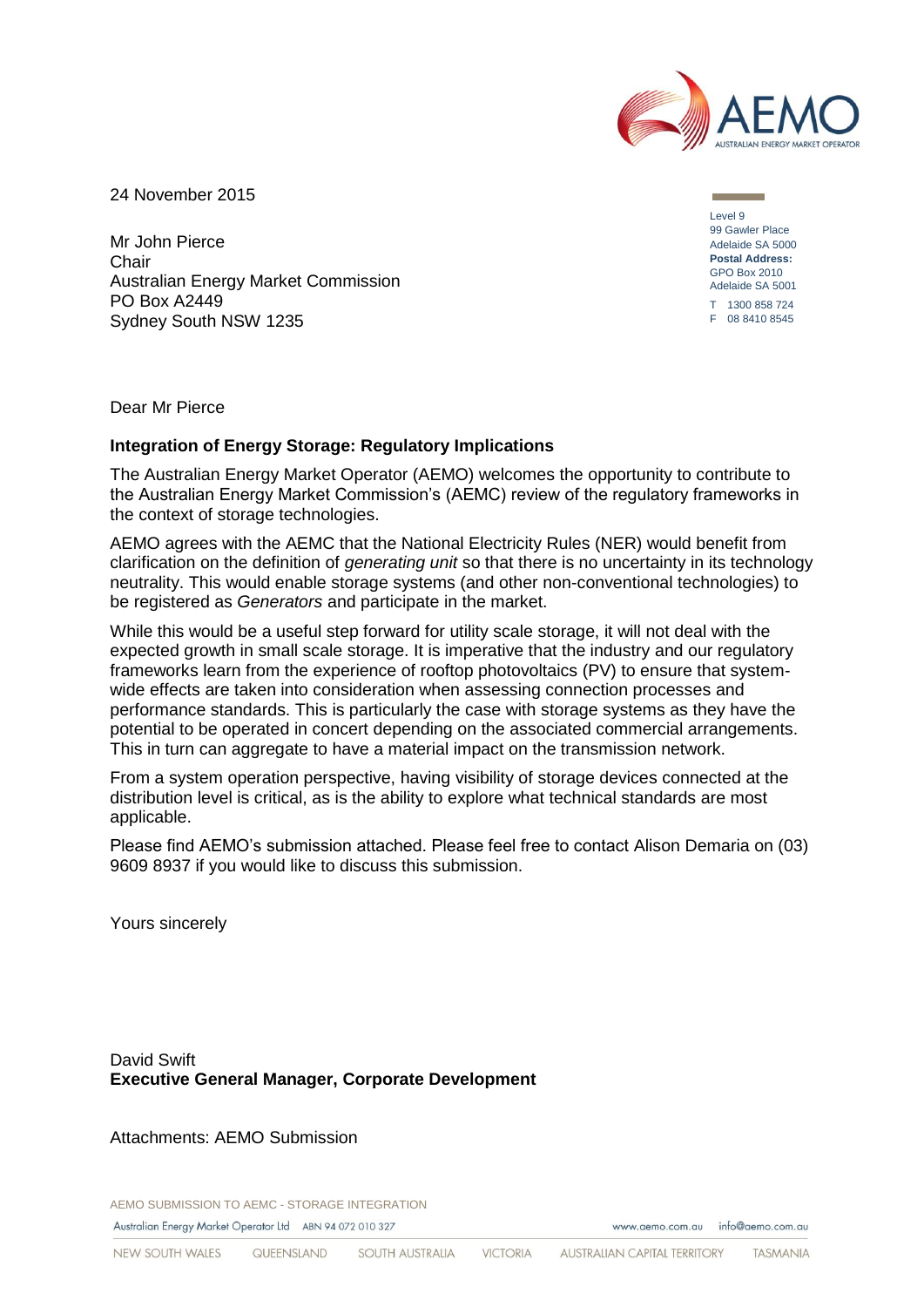

## **Attachment: AEMO Submission**

## **1. Integration of energy storage: Regulatory Implications**

AEMO's submission concentrates on three key areas raised in the discussion paper (paper):

- Registration and connection of storage;
- Network businesses integrating storage; and
- Ownership and control.

## **1.1. Registration of storage systems**

#### **1.1.1. Definition of generator**

The paper expresses the AEMC's view that the regulatory frameworks can, at present, accommodate storage systems. This is accompanied by the premise that any system that exports electricity to the grid is a generating system (Section 5.1.2).

However, the AEMC has recognised that there may be merit in clarifying the Rules with respect to the definition of a 'generator'. AEMO is supportive of the need for clarity as the current regulatory framework creates legal uncertainty.

As referenced in Appendix A of the paper, AEMO has been examining the regulatory arrangements applicable to registration under the National Electricity Rules (NER) of a storage system. It is AEMO's view that the NER does not give AEMO the flexibility to permit developers of non-conventional forms of energy generation to participate in the National Electricity Market (NEM).

The provisions of the NER require that a person seeking registration as a *Generator* owns, operates or controls one or more *generating units* used to produce electricity. A *generating unit* is defined as<sup>1</sup>:

The actual generator of electricity and all the related equipment essential to its functioning as a single entity.

This creates uncertainty for the classification of battery storage as a 'generator'. In the context of this definition a generator is commonly defined as plant that converts mechanical energy to electricity energy for use in an external circuit. This excludes solid state devices such as solar and battery storage systems, and is true for both small generators registering as aggregators and utility scale systems.

If AEMO were to receive an application for a large scale storage system at present, based on the Rules, it could be registered as a load but legal uncertainty would surround its registration as a Generator. From an operational perspective, registering storage as a Generator would mandate more comprehensive performance standards that would assist in managing the power system.

In the paper, the AEMC has referred to the current level of photovoltaic (PV) generation in the NEM as an example of where the NER has been accommodating solid-state generating units. These installations, however, have been almost exclusively at the distribution level, and the owners/operators are exempt from the requirement to apply for registration as their plant was below the 5 MW threshold for registration. Furthermore, from an operational perspective, AEMO has only been able to track the uptake of PV, and hence its aggregate impact at the transmission level, thanks to the need for proponents to register with the Clean Energy Regulator (CER). This is discussed in greater detail in

l

<sup>1</sup> See Chapter 10 of NER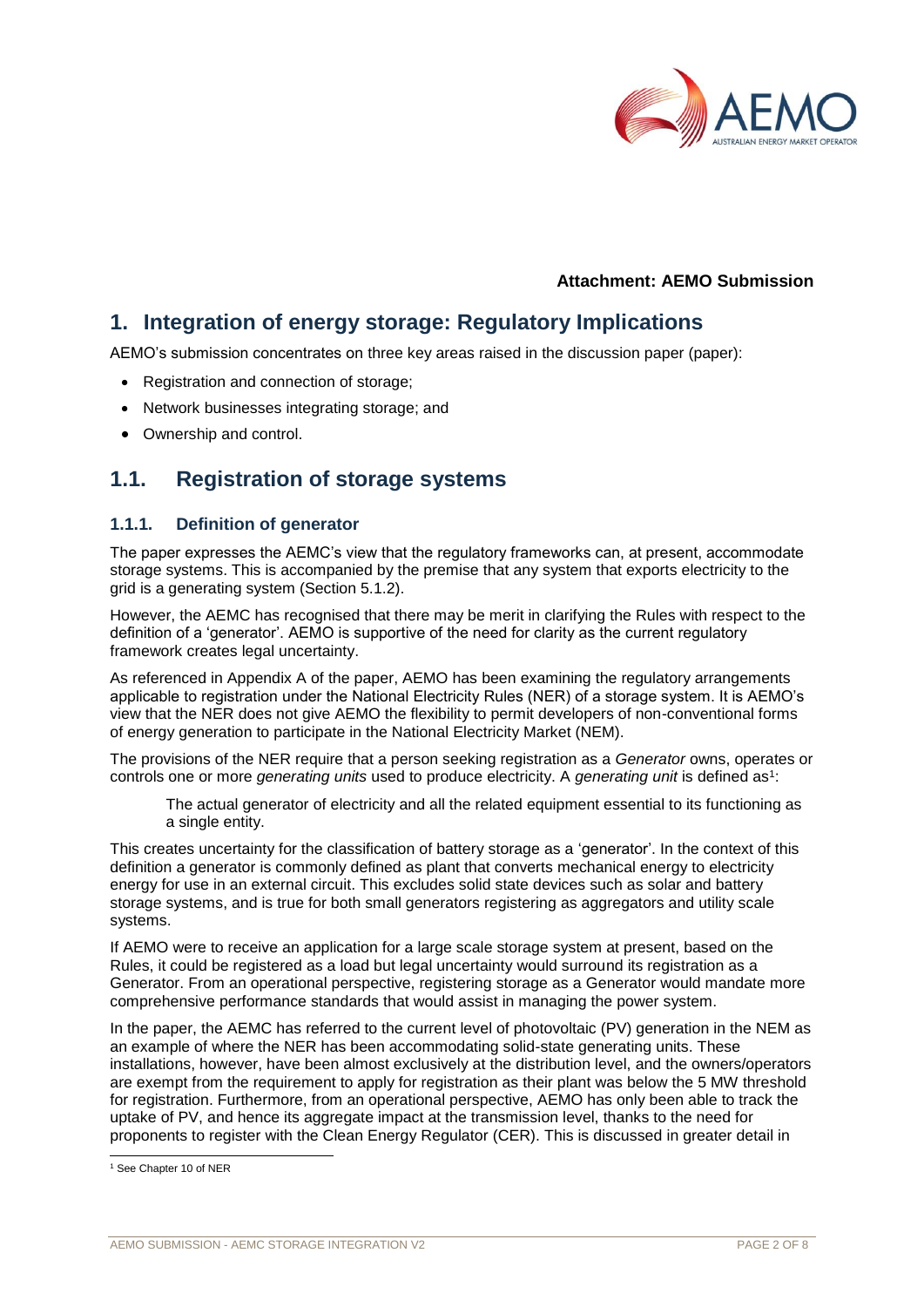

section [1.1.4.](#page-4-0) The availability of data for embedded PV is therefore not indicative of the difficulties which could arise in obtaining information on embedded storage systems.

The experience with solar generators to date also does not reflect the potential challenges of registering proponents of utility scale storage systems in the NER. In accordance with the AEMC's desire for more clarity in the Rules, AEMO is considering submitting a Rule Change Proposal that seeks to alter the definition of *generating unit* to allow it to be both technology-neutral and processneutral.

The Rule Change would seek to avoid the need to define what a 'generator' is, and remove any ambiguity in what can be classified as a *generating unit*. It would also accommodate all uses of storage systems, from standalone installations to those coupled with other generating systems such as wind.

Importantly, this Rule Change would seek to enable all proponents of all forms of generation (which will be defined to mean any method of producing electricity) to participate as *Generators* in the NEM, consistent with the technology neutrality of the market (clause 3.1.4 of the NER).

## **1.1.2. Registration of aggregated storage**

The uncertainty around the ability to register storage systems as a *Generator* within the NER also extends to the ability to register small generation as aggregators.

Further to this, AEMO is concerned that section 2.2.2 of the paper could unintentionally be misleading, with the statement 'there are no exceptions of the types or sizes of small generating units that may be included in a small generator aggregator's portfolio'. By definition, a *small generating unit* has two conditions:

- Its nameplate rating must be less than 30 MW; and
- Its owner/controller/operator is exempted from the requirement to register as a *Generator* by AEMO.

Further, a *small generating unit* relies on the definition of *generating unit* to work, which leads one to the same definitional issue over the meaning of 'generator'.

#### **Registration as a barrier**

The AEMC also asked whether the requirement to register for participation in the NEM is a barrier to *Small Generation Aggregators*. For *Small Generation Aggregators*, the registration fee for 2015-16 is \$10,000, which is half of that charged to Generators.<sup>2</sup> This fee forms part of AEMO's participant fee structure which has been determined in accordance with clause 2.11 of the NER. Once registered, proponents are also obliged to comply with the terms of their registration.

AEMO is happy to discuss this matter further with the AEMC as it further considers whether these costs may be a barrier for the aggregation of small-scale storage systems.

#### **Ancillary services**

l

At present, small generator aggregators cannot provide market ancillary services as clause 2.2.6 of the NER specifies that only *Market Generators* may apply to classify their *generating units* as *ancillary service generating units*. The AEMC asks whether the provision of frequency control ancillary services (FCAS) should be extended to other parties, and thus allow small generator aggregators the opportunity to offer FCAS. AEMO suggests there is no reason why small generator aggregators should be precluded from offering FCAS if they meet the technical specifications required by the NER and AEMO.

[http://www.aemo.com.au/About-the-](http://www.aemo.com.au/About-the-Industry/Registration/~/media/Files/About%20the%20industry/Registration/2015/FINAL_1516_Electricity_Revenue_Requirement_and_Fee_Schedule.ashx)[Industry/Registration/~/media/Files/About%20the%20industry/Registration/2015/FINAL\\_1516\\_Electricity\\_Revenue\\_Requirement\\_and\\_Fee\\_Schedule.ashx](http://www.aemo.com.au/About-the-Industry/Registration/~/media/Files/About%20the%20industry/Registration/2015/FINAL_1516_Electricity_Revenue_Requirement_and_Fee_Schedule.ashx)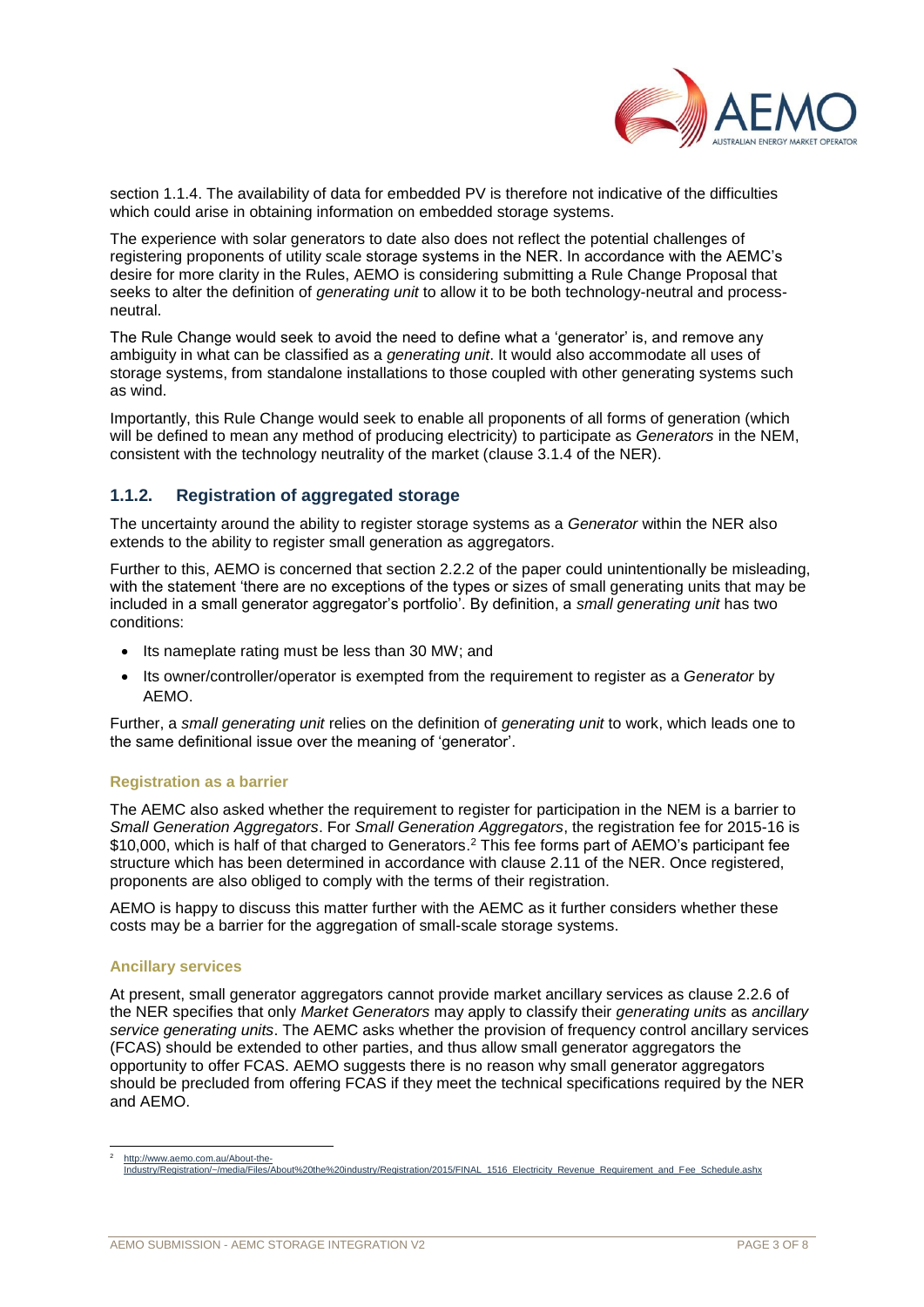

The NER also sets out the requirements for market ancillary service offers, including that bids must be specified in whole MW (clause 3.8.7A(i)). This places a threshold of 1 MW on the minimum quantity of FCAS that can be provided. This may pose a barrier for some small generator aggregators. If this requirement were to change, then the AEMC would need to take into account the following:

- AEMO's systems were designed to comply with the existing Rule, and cannot currently accommodate bids that are non-integer MW. A thorough analysis of the cost of changing the system has not as yet been performed, but it would likely be a significant cost; and
- If bids less than 1 MW were considered, the associated cost in systems changes, registration, dispatch, verification of service provision and settlement would need to be weighed up against the benefits of the service, while noting the practical consideration that the impact on the power system of individual sub 1 MW services would likely not be readily measurable.

The AEMC also asked what technical or data requirements would need to be addressed to allow proponents to register for ancillary services. The requirements for ancillary services set out in Rules seek to be technology neutral and should be able to be applied to other sources. The requirements may, however, be burdensome for smaller storage installations and may require specialised solutions. AEMO would be prepared to contribute to discussions on this matter, or to work with storage proponents on the technical requirements and specifications for services.

## **1.1.3. Registration of wholesale/transmission connected storage**

AEMO agrees with the AEMC that there is no need for further *Registered Participant* categories.

Whether a *Generator* wishes to be registered as *Market* or *Non-Market* is a matter for the applicant. AEMO will assess applications based on the intended use of the storage system, and determine the appropriate category in accordance with the NER. Whether they should be *Scheduled Generators* or *Non-Scheduled Generators*, however, is a question that should be determined in relation to the technical and operational needs of AEMO as the system operator. AEMO also has the ability to apply conditions to generators seeking registration as non-scheduled.

The paper envisages arrangements where storage providers could register as both a customer and a generator.<sup>3</sup> This approach is feasible, however it will be necessary to ensure that there is clarity with respect to a number of practical issues.

For instance, it will be important to consider how they operate in the market, and what information AEMO needs. Current hydro generation with pumped storage bid both load and generation into the dispatch, allowing AEMO to effectively schedule the central dispatch process. For large scale storage systems, it is anticipated that AEMO would require both the generation and load components to be scheduled so as to manage the dispatch process. This could be coordinated with the single meter that is also configured for settlement purposes.

It may also be necessary to clarify the network charging arrangements that apply to storage systems, given that load pays transmission use of service changes while generation does not. AEMO notes that under NER 2.2.4(d), market generators purchase electricity from the spot market and do not pay network charges. These arrangements reflect the characteristics of pumped storage, where the pumping itself is a relatively small component of the plant operations. This is not true for battery storage with the load comparable to the generation. There are a range of factors to consider when developing efficient network charging arrangements. While there is scope for cross subsidies if different types of loads are treated differently, there is also scope for battery storage to provide network benefits that a typical load cannot offer.

In section 5.1.2, the paper puts forward the argument that as electricity is the battery's fuel source it cannot be treated as an auxiliary load. By itself, this statement is true, however, it may potentially give

l <sup>3</sup> AEMC, *Integration of Energy Storage – Regulatory Implications, Discussion Paper 9 October 2015,* pg 75. [Available at: http://www.aemc.gov.au/Major-Pages/Integration-of-storage/Documents/Integration-of-Storage-Discussion-Paper.aspx]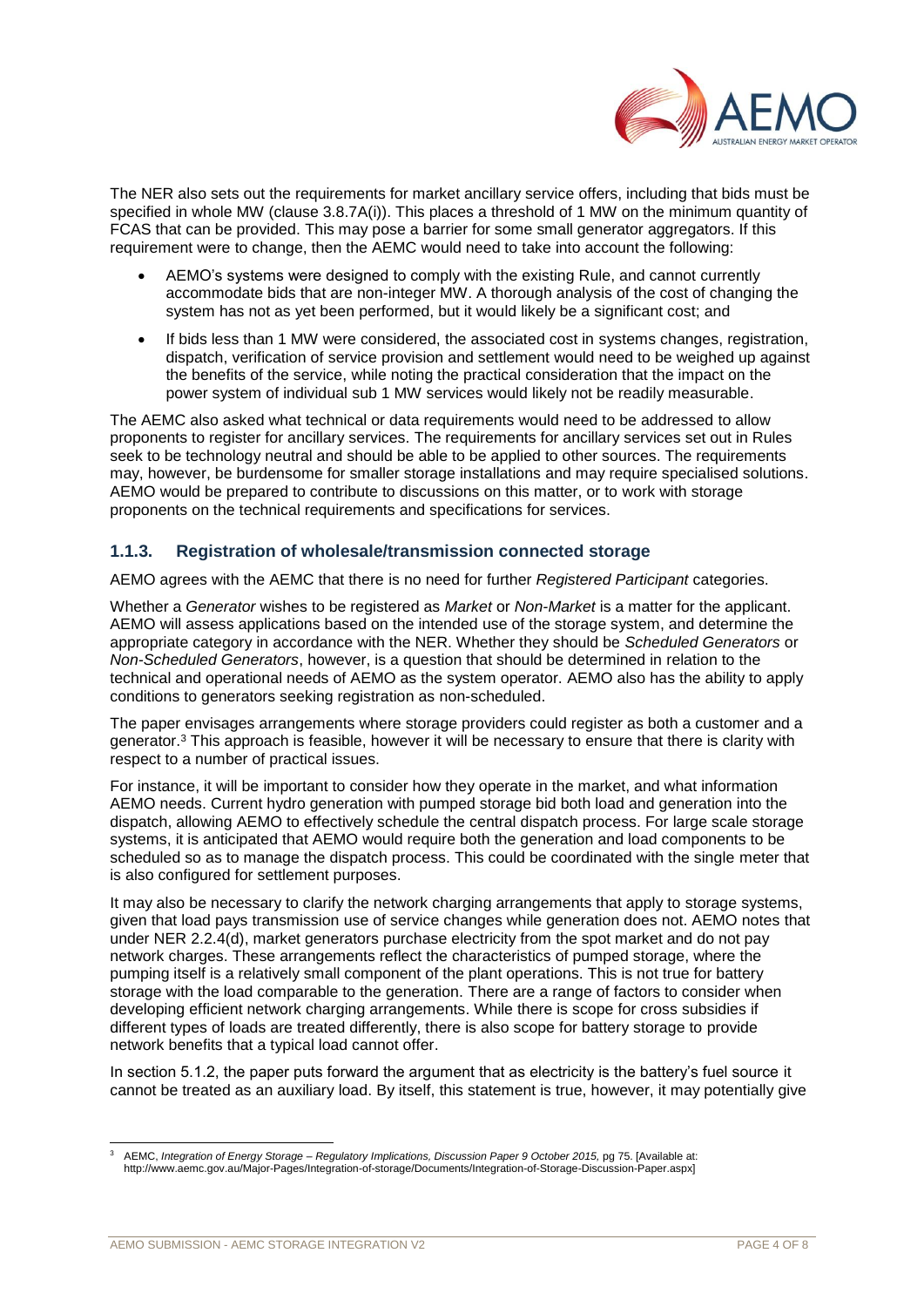

rise to further inconsistencies in how existing generators are registered. An example is coal generators where the process of obtaining their fuel from onsite mines is deemed an auxiliary load.

A further relevant issue is the technical standards that apply to different classes of registered participant. If a unit is subject to more than one set of technical standards, the higher standard should apply.

AEMO recommends a clear, consistent approach be taken early for storage systems. It will be important to work through these issues now before any future uptake, as early registrations will send signals as to whether new projects should be treated the same as other loads. We welcome the opportunity to work with the AEMC to develop appropriate registration arrangements.

Finally, the paper considers whether the 5 MW threshold for exemption from registration is still appropriate for the proponents of storage systems combined with a generating system. As discussed, this threshold was determined by AEMO's predecessor at the start of the market and is detailed in the NEM Generator Registration Guide.<sup>4</sup> In the changing environment, there may be value in reconsidering the exemption threshold. Given the growth in embedded generation and storage, it would also be important to consider the regime that applies to units that fall below the threshold but which, by the number of units deployed, can have an even greater impact on the power system.

## <span id="page-4-0"></span>**1.1.4. Connection**

AEMO welcomes the AEMC's consideration of connection processes and standards for storage systems at both the distribution and transmission levels. In the case of the former, AEMO intends to limit its comments to those aspects that intersect with its operational functions.

The experience with rooftop PV has demonstrated that while small, individual systems have no impact on the overall operation of the power system, as penetration increases, the aggregated behaviour of the individual systems can materially impact the transmission network. It might be appropriate to consider whether there are practical means of regulating the technical characteristics of facilities in aggregate rather than focussing on a facility's local interaction with the network as standalone.

This may mean that additional technical standards are required, or that AEMO would require a broader reach for Access Standards. At present, AEMO has not undertaken sufficient analysis to determine what connection processes for distribution connected storage systems would be required to maintain power system security should there be mass uptake of the technology. Examples of issues that need to be investigated include rapid changes of state of the systems in aggregate, and the displacement of scheduled generation which leads to difficulties controlling the transmission network flows within limits. Information about the behaviour of small-scale storage systems in aggregate is another issue that is discussed in section [1.3.2.](#page-6-0)

For the connection of storage systems at the transmission level, the processes and requirements embedded in Chapter 5 of the NER are suitable, and should be treated in a manner consistent with any other generating (or load) technology. However, similar to above, AEMO has not yet assessed whether the current Access Standards will be adequate for the mass uptake of utility scale storage systems, or where particular challenges might arise. The negotiation of performance standards, data, modelling and commissioning requirements are based on actual performance of the plant. AEMO considers that these current standards are appropriate for the present, but further work is required on the future implications of storage and other technologies for system security.

AEMO is in the process of establishing a Power Systems Issues Technical Advisory Group, to begin the process of identifying technical challenges in relation to emerging technologies in general. Further information is expected to be emerging from that work by mid-2016.

l [http://www.aemo.com.au/About-the-](http://www.aemo.com.au/About-the-Industry/Registration/~/media/Files/Other/Registration%202014/Registration%20Final/ATTACHMENT_2%20_Participant_Categories_in_the_NEM_2.ashx)

[Industry/Registration/~/media/Files/Other/Registration%202014/Registration%20Final/ATTACHMENT\\_2%20\\_Participant\\_Categories\\_in\\_the\\_N](http://www.aemo.com.au/About-the-Industry/Registration/~/media/Files/Other/Registration%202014/Registration%20Final/ATTACHMENT_2%20_Participant_Categories_in_the_NEM_2.ashx) [EM\\_2.ashx](http://www.aemo.com.au/About-the-Industry/Registration/~/media/Files/Other/Registration%202014/Registration%20Final/ATTACHMENT_2%20_Participant_Categories_in_the_NEM_2.ashx)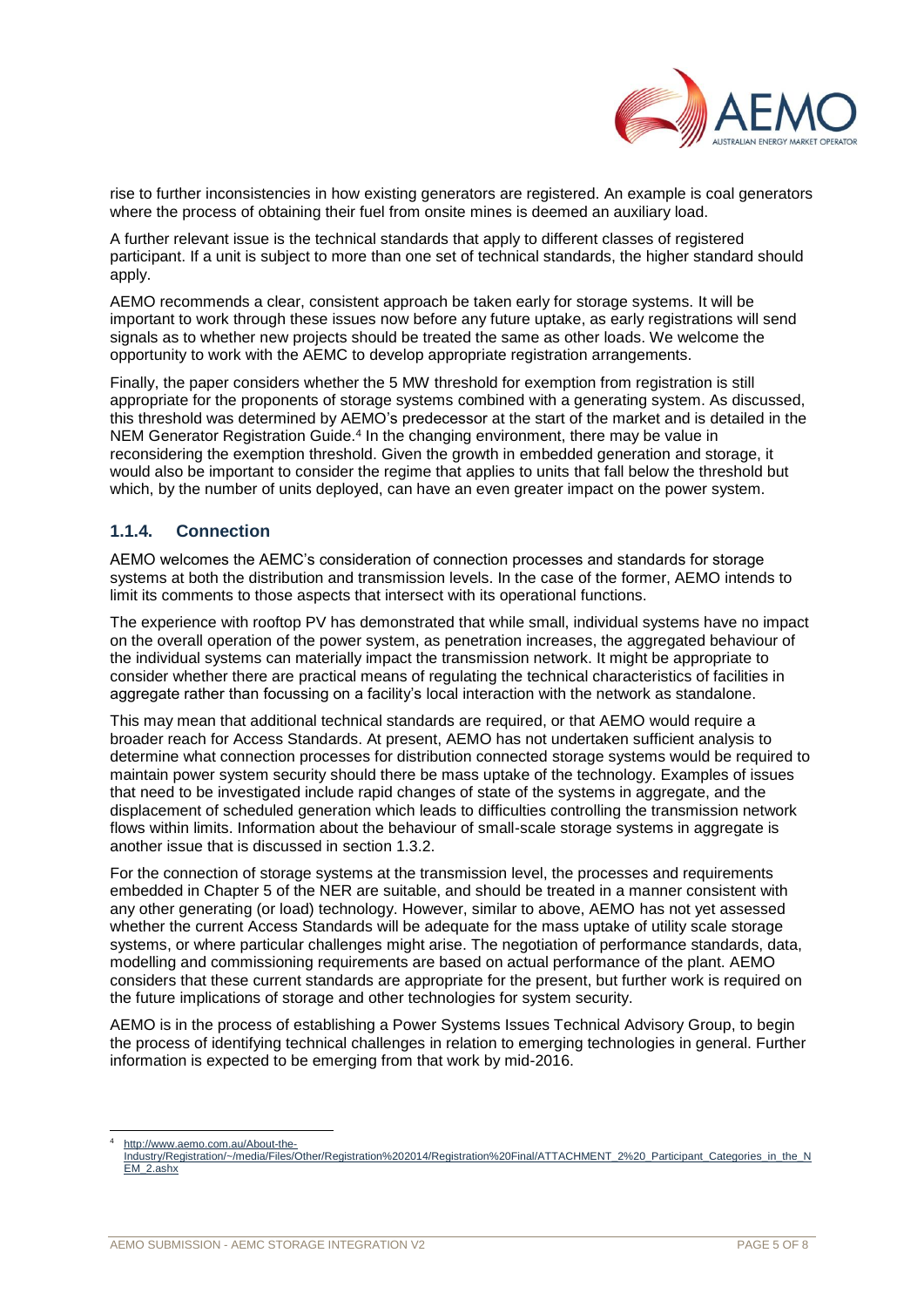

The AEMC's questions regarding appropriate timeframes and barriers are relevant to all applications regardless of the type of technology being connected, and it is suggested that any changes should not necessarily be specific to storage (or any other technology).

At this stage, subject to the technical analysis of above, AEMO is content to leave the current technical requirements for connection in place and monitor whether any of these become barriers to connection.

## **1.2. Network service providers integrating storage**

AEMO agrees that the characteristics of storage systems mean that they can be provided on a competitive basis and that there is a range of options that would allow network service providers to leverage the benefits of storage through commercial arrangements.

However, it is important to recognise that network service providers respond to the incentives established by the regulatory framework. Measures to support competition should be complemented by measures to ensure that network service providers adopt storage-based solutions where this is the most efficient option. Otherwise, there is a risk that they will find it more profitable to invest in traditional network-based solutions rather than non-network alternatives such as storage, even where the latter is more efficient.

The economic regulation framework in the NER was developed when meeting peak demand was the primary driver of network investment, and its focus is on augmentation expenditure. Changing market conditions mean that replacing ageing assets is now the primary driver of network investment. For example, in 2014-15, 85% of transmission network investment was replacement expenditure.

The regulatory framework needs to ensure that all network investment decisions are transparent and focussed on future needs, irrespective of which expenditure category the investment falls into.

To this end, AEMO supports the AEMC's recommendation in the Optional Firm Access Final Report<sup>5</sup> to extend the regulatory investment test to apply to replacement expenditure. There may be occasions where a storage provider can offer a more efficient solution than like-for-like replacement of an end-oflife network asset. The regulatory investment test is intended to ensure that networks consider all feasible options when making investment decisions.

AEMO also supports reforms to the requirements that Annual Planning Reports (APRs) should meet. Proponents of non-network services should be able to obtain a comprehensive understanding of upcoming network investment opportunities from APRs in a timeframe that allows them to develop and submit alternative solutions.

# **1.3. Control and ownership**

## **1.3.1. Ownership**

Where the ownership and/or control of storage systems sits, whether it is network service providers, retailers, customers, aggregators or some combination, the value proposition for the proponent will ultimately drive uptake.

The AEMC correctly identifies that the benefits of storage will be valued differently depending on the application, and that they do not necessarily overlap for all parties. In determining the optimisation of benefits, how each value stream is weighted needs thought. At present, there are many uncertainties over battery storage, both in terms of cost and technical performance. This makes any forecasts of uptake problematic. The study undertaken by CSIRO for the AEMC showed that the projected uptake of storage systems will reduce system peak. This may not necessarily true for all regions in the NEM

l <sup>5</sup> AEMC, *Final Report – Volume 1, Optional Firm Access, Design and Testing, 9 July 2015*, pg iii. [Available at: http://www.aemc.gov.au/getattachment/147d4f18-5274-4310-8ce9-9569f0f48eaf/Final-Report-–-Volume-1.aspx]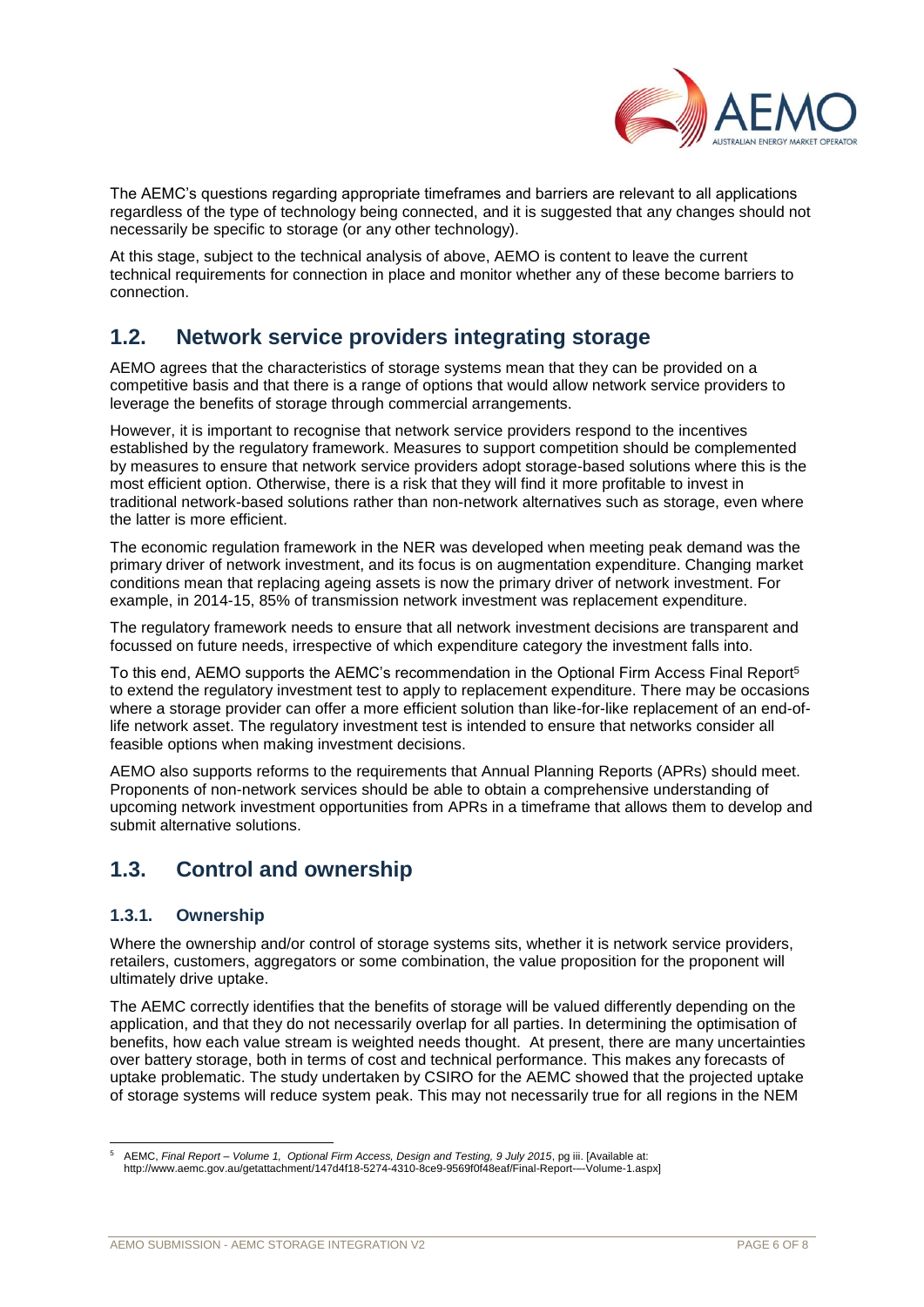

depending on the time at which each regional peak (and local peak) occurs compared with the time of system peak.

Any benefits analysis will be sensitive to the underpinning variables that will drive storage uptake. AEMO's analysis to date in its Emerging Technologies Information Paper<sup>6</sup> released in July 2015 considered only customers owning storage systems and operating them to optimise the economic savings to themselves. This is likely to be a very different benefit than if the retailers or network service providers drove uptake.

## <span id="page-6-0"></span>**1.3.2. Control**

How a storage system is controlled and operated will depend on the value that a proponent wants to gain from it, and should be contestable. From the perspective of power system operations, AEMO needs detailed information about what is installed and how it operates regardless of who has control.

To operate the power system securely and reliably, and to provide the market with adequate information to support the high degree of decentralised decision-making that characterises the NEM, AEMO forecasts load and supply over different timeframes, from 5 minutes to 2 years. These forecasts are published to the market and continually updated. To prepare these forecasts, a level of detailed information across the full range of timeframes is required as input. The increasing penetration of small-scale generation over the last decade has resulted in AEMO losing some visibility of what is occurring at each transmission connection point. This could have the potential to create challenges when operating the power system.

This is evidenced by the large uptake of rooftop PV across the NEM in recent years. AEMO was able to adapt its processes as:

- Information about each installation was available from the CER, with whom each proponent was required to register in order to claim certificates under the Small-scale Renewable Energy Scheme.
- There is a degree of predictability in the electrical output from solar generation, depending on location, time of day, and season.

These factors enable AEMO to decipher the impact of rooftop PV at each transmission connection point across its different forecasting timeframes.

At the moment, there is no means of acquiring information about how many storage systems are installed in the NEM and how they are used. To fulfil its operational functions, AEMO will require information about storage systems connected to distribution networks. It is unclear how granular that information should be, and whether the current regulatory framework can facilitate access to that information<sup>7</sup>. Initially, at the very least, it is anticipated that the size, location and mode of operation of each installation will be required.

Understanding how the level of embedded storage can potentially impact the transmission system will be more challenging to discern than rooftop PV given the potential lack of predictability in the use of storage systems. The control and operation of these systems will determine when and how they charge/discharge. Without the information on the size, location and mode of operation of each system, AEMO will progressively lose the ability to predict the energy flow behaviour at the transmission connection points. This means, following high penetration of storage systems, AEMO will potentially face challenges in adequately informing the market to facilitate efficient, secure decentralised decision-making as performed currently, and ultimately, operating the power system.

In particular, storage systems can be price-responsive, whether via aggregation or via individual households on time-of-use tariffs. If all, or a large, number of storage systems respond to the same signals, these could cause a large ramp-up or ramp-down in the space of a few milliseconds, which

l 6

<sup>&</sup>lt;sup>s</sup> <http://www.aemo.com.au/Electricity/Planning/Forecasting/National-Electricity-Forecasting-Report/NEFR-Supplementary-Information><br><sup>7</sup> The demand side participation information that clause 3.7D of the NER is designed to f